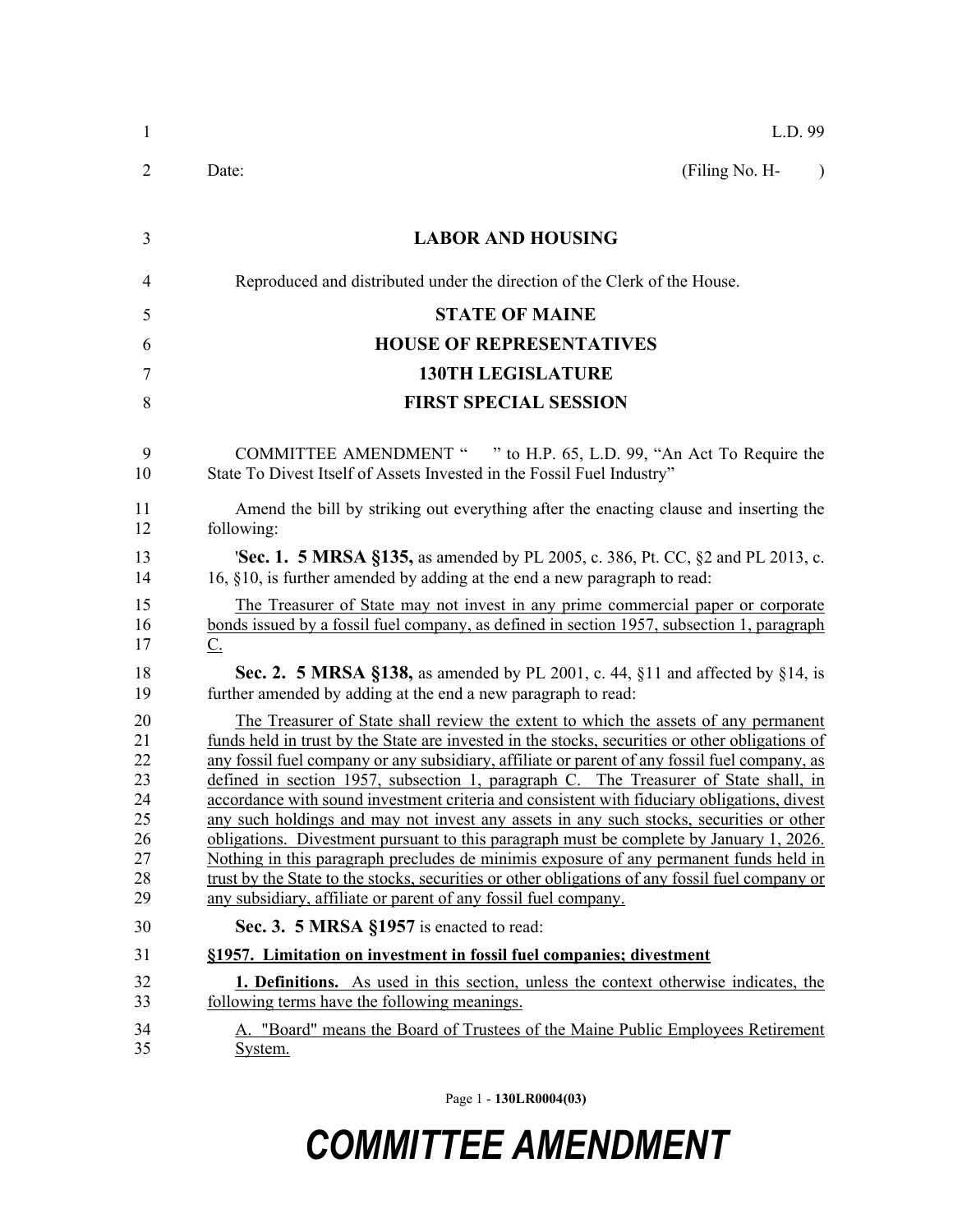| 1              | B. "Fossil fuel" means coal, petroleum, natural gas or any derivative of coal, petroleum      |
|----------------|-----------------------------------------------------------------------------------------------|
| $\overline{2}$ | or natural gas that is used for fuel.                                                         |
| 3              | C. "Fossil fuel company" means any company that:                                              |
| $\overline{4}$ | (1) Is among the 200 publicly traded companies with the largest fossil fuel reserves          |
| 5              | in the world;                                                                                 |
| 6              | (2) Is among the 30 largest public company owners in the world of coal-fired                  |
| $\overline{7}$ | power plants;                                                                                 |
| 8              | (3) Owns any fossil fuel infrastructure;                                                      |
| 9              | (4) Has as its core business the exploration, extraction, refining, processing or             |
| 10             | distribution of fossil fuels; or                                                              |
| 11             | (5) Receives more than 50% of its gross revenue from companies that meet the                  |
| 12             | definition under subparagraph $(1)$ , $(2)$ , $(3)$ or $(4)$ .                                |
| 13             | D. "Fossil fuel infrastructure" means oil or gas wells, oil or gas pipelines and refineries;  |
| 14             | oil, coal or gas-fired power plants; oil and gas storage tanks; fossil fuel export            |
| 15             | terminals; and any other infrastructure used exclusively for fossil fuels.                    |
| 16             | 2. Limitation on investment in fossil fuel company. The board may not invest the              |
| 17             | assets of any state pension or annuity fund in the stocks, securities or other obligations of |
| 18             | any fossil fuel company or any subsidiary, affiliate or parent of any fossil fuel company     |
| 19             | unless required by fiduciary obligation and no equivalent investments are available.          |
| 20             | Nothing in this subsection precludes de minimis exposure of any funds held by the board       |
| 21             | to the stocks, securities or other obligations of any fossil fuel company or any subsidiary,  |
| 22             | affiliate or parent of any fossil fuel company.                                               |
| 23             | 3. Review and divestment of assets. The board shall review the extent to which the            |
| 24             | assets of any state pension or annuity fund are invested in the stocks, securities or other   |
| 25             | obligations of any fossil fuel company or any subsidiary, affiliate or parent of any fossil   |
| 26             | fuel company. The board shall, in accordance with sound investment criteria and consistent    |
| 27             | with fiduciary obligations, divest any such holdings. Divestment pursuant to this             |
| 28             | subsection must be complete by January 1, 2026. Nothing in this subsection precludes de       |
| 29             | minimis exposure of any funds held by the board to the stocks, securities or other            |
| 30             | obligations of any fossil fuel company or any subsidiary, affiliate or parent of any fossil   |
| 31             | fuel company.                                                                                 |
| 32             | 4. Post on website. On a quarterly basis, the board shall post on the publicly accessible     |
| 33             | website of the Maine Public Employees Retirement System information detailing all its         |
| 34             | holdings in the public market and private equity investments.                                 |
| 35             | <b>5. Annual report.</b> Beginning January 1, 2022 and annually thereafter, the board shall   |
| 36             | issue a report reviewing its environmental, social and governance investment policy. The      |
| 37             | report must disclose environmental performance metrics used to evaluate the investment        |
| 38             | policy, including, but not limited to:                                                        |
| 39             | A. Greenhouse gas emissions;                                                                  |
| 40             | B. Climate change risk exposure;                                                              |
| 41             | C. Investment risk related to carbon pricing; and                                             |
| 42             | D. Any other environmental performance metrics available.                                     |

Page 2 - **130LR0004(03)**

## *COMMITTEE AMENDMENT*